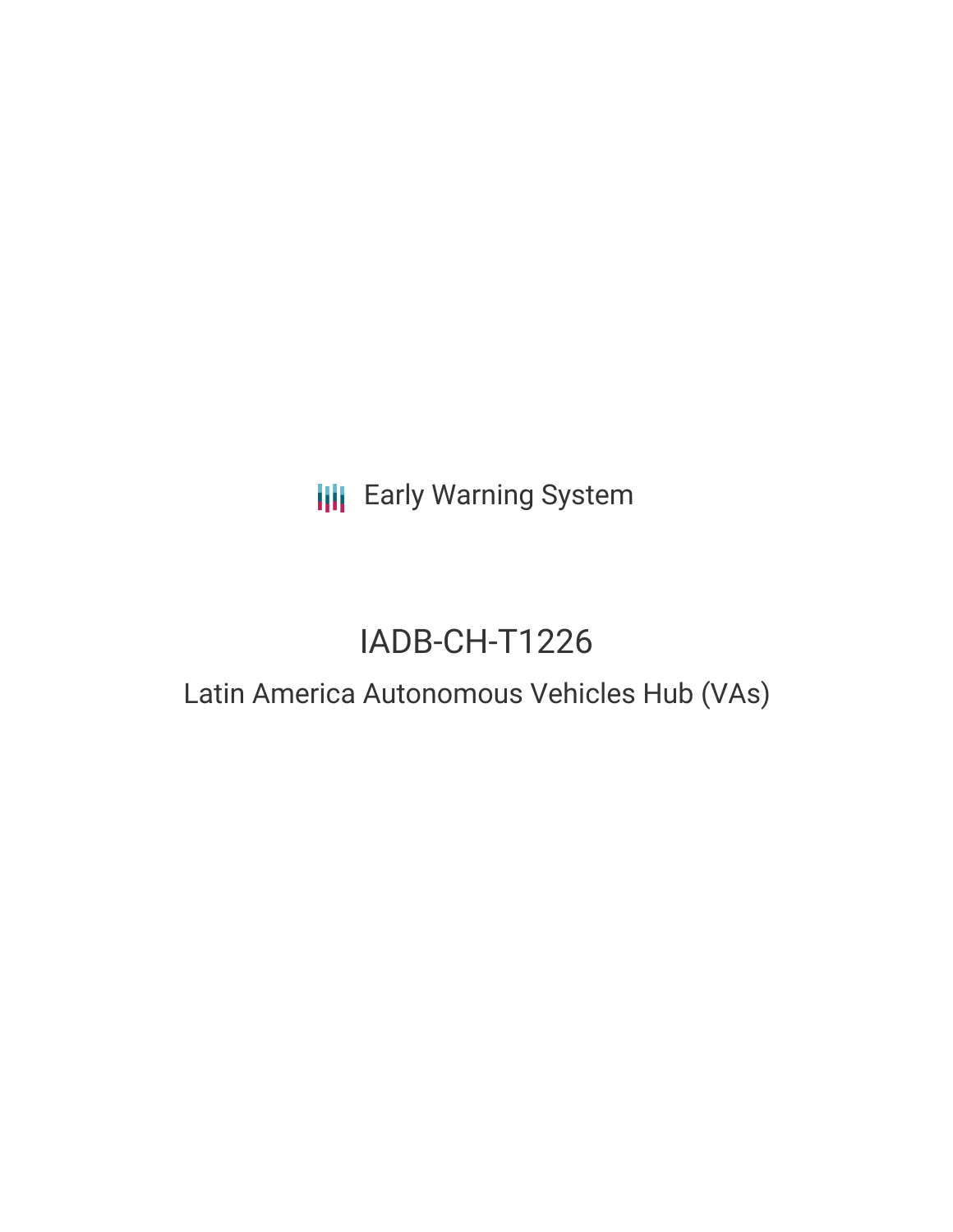

### **Quick Facts**

| <b>Countries</b>               | Chile                                   |  |  |  |
|--------------------------------|-----------------------------------------|--|--|--|
| <b>Financial Institutions</b>  | Inter-American Development Bank (IADB)  |  |  |  |
| <b>Status</b>                  | Approved                                |  |  |  |
| <b>Bank Risk Rating</b>        | C                                       |  |  |  |
| <b>Voting Date</b>             | 2019-07-24                              |  |  |  |
| <b>Borrower</b>                | Government of Chile                     |  |  |  |
| <b>Sectors</b>                 | <b>Technical Cooperation, Transport</b> |  |  |  |
| <b>Investment Type(s)</b>      | Grant                                   |  |  |  |
| <b>Investment Amount (USD)</b> | $$0.15$ million                         |  |  |  |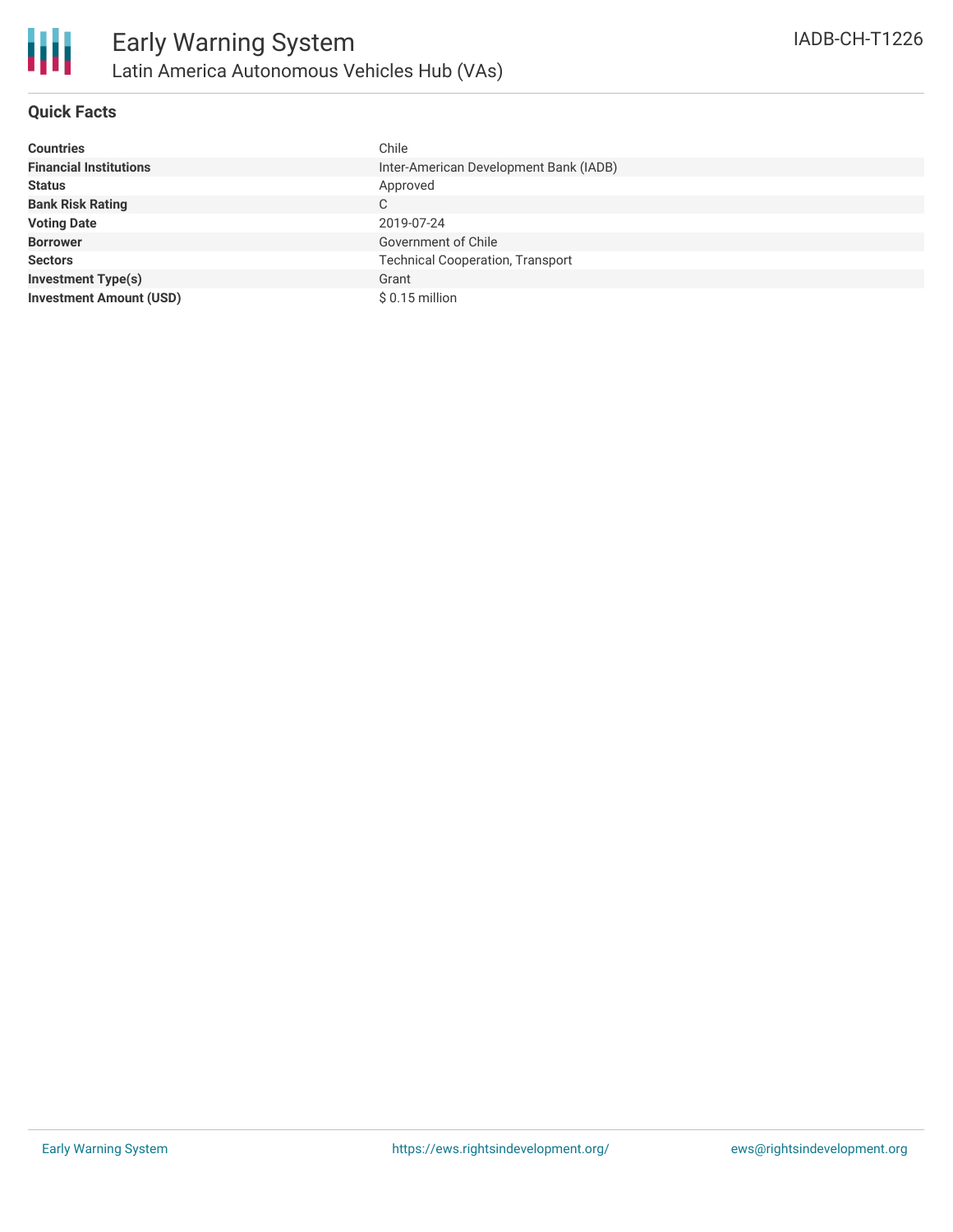

### **Project Description**

Support the first public - private initiative for autonomous vehicles in Chile (eletric buses).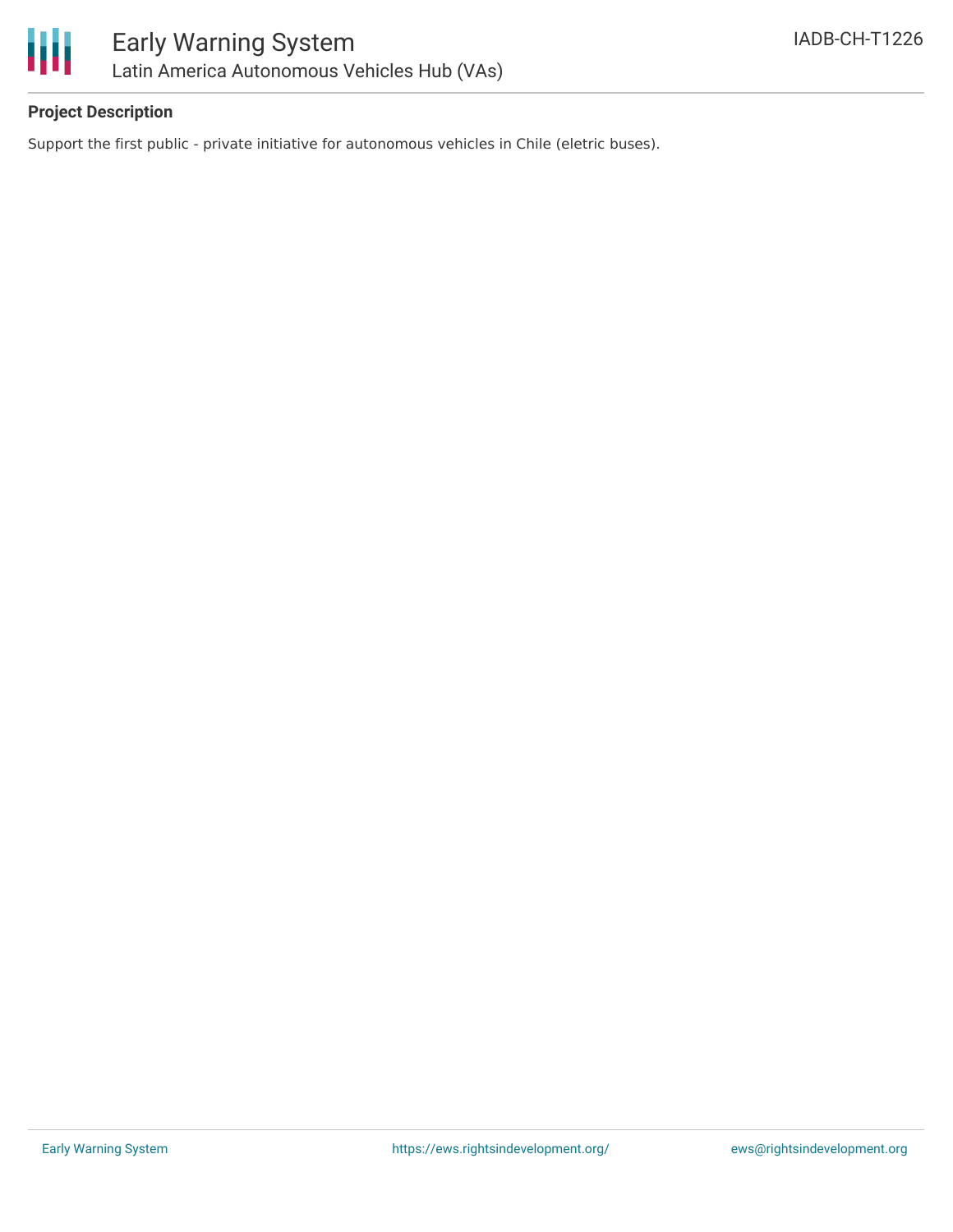

### **Investment Description**

• Inter-American Development Bank (IADB)

Multilateral Investment Fund II (MIF) -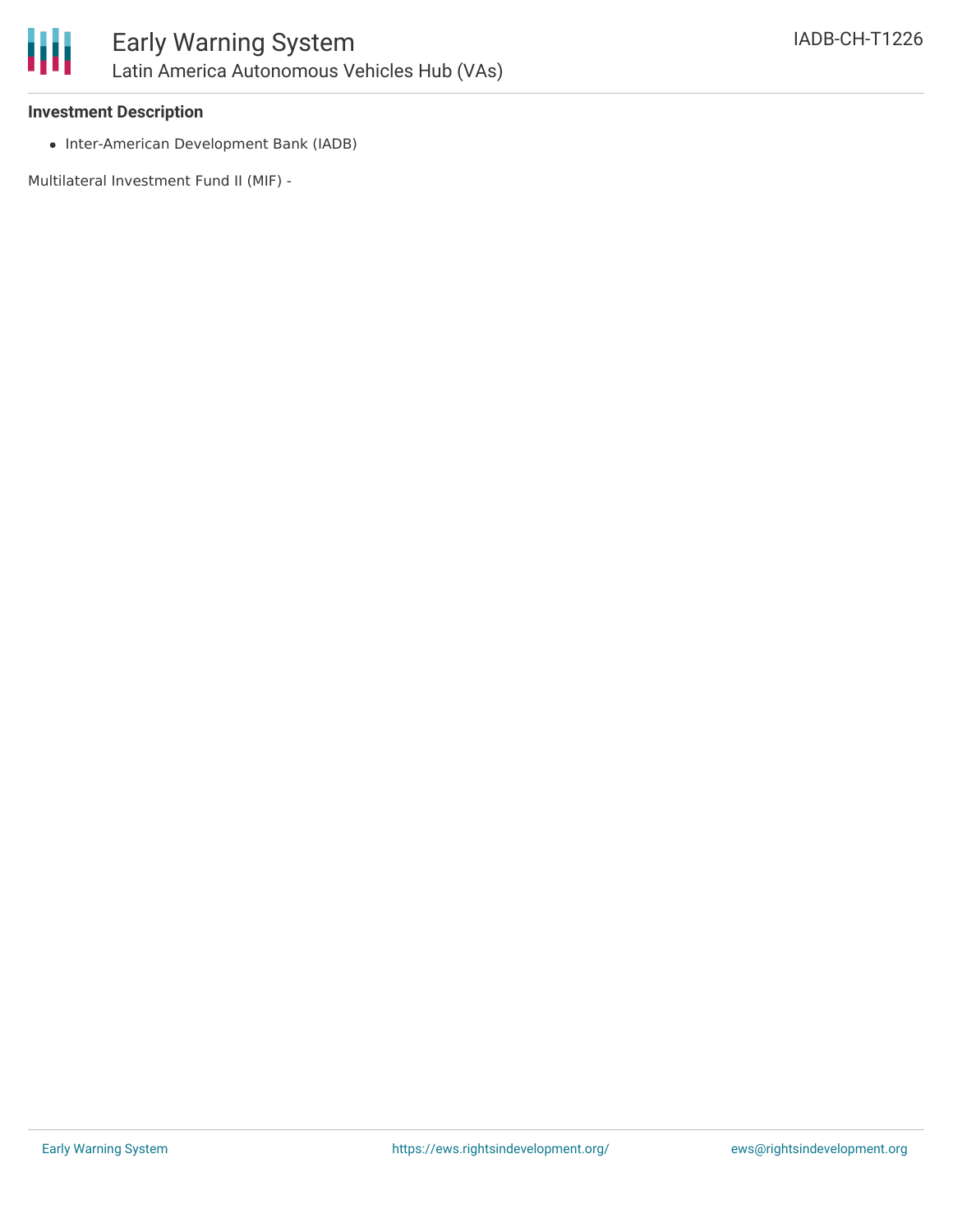

### Early Warning System Latin America Autonomous Vehicles Hub (VAs)

| <b>Private Actor 1</b>   | <b>Private Actor</b><br>1 Role | <b>Private Actor</b><br><b>Sector</b> | <b>Relation</b> | <b>Private Actor 2</b>    | <b>Private Actor</b><br>2 Role | <b>Private Actor</b><br>2 Sector |
|--------------------------|--------------------------------|---------------------------------------|-----------------|---------------------------|--------------------------------|----------------------------------|
| $\overline{\phantom{a}}$ |                                | $\overline{\phantom{0}}$              |                 | Transdev Chile SpA        | Client                         | $\overline{\phantom{a}}$         |
| -                        |                                | $\sim$                                |                 | Veolia Environnement S.A. | Parent Company                 |                                  |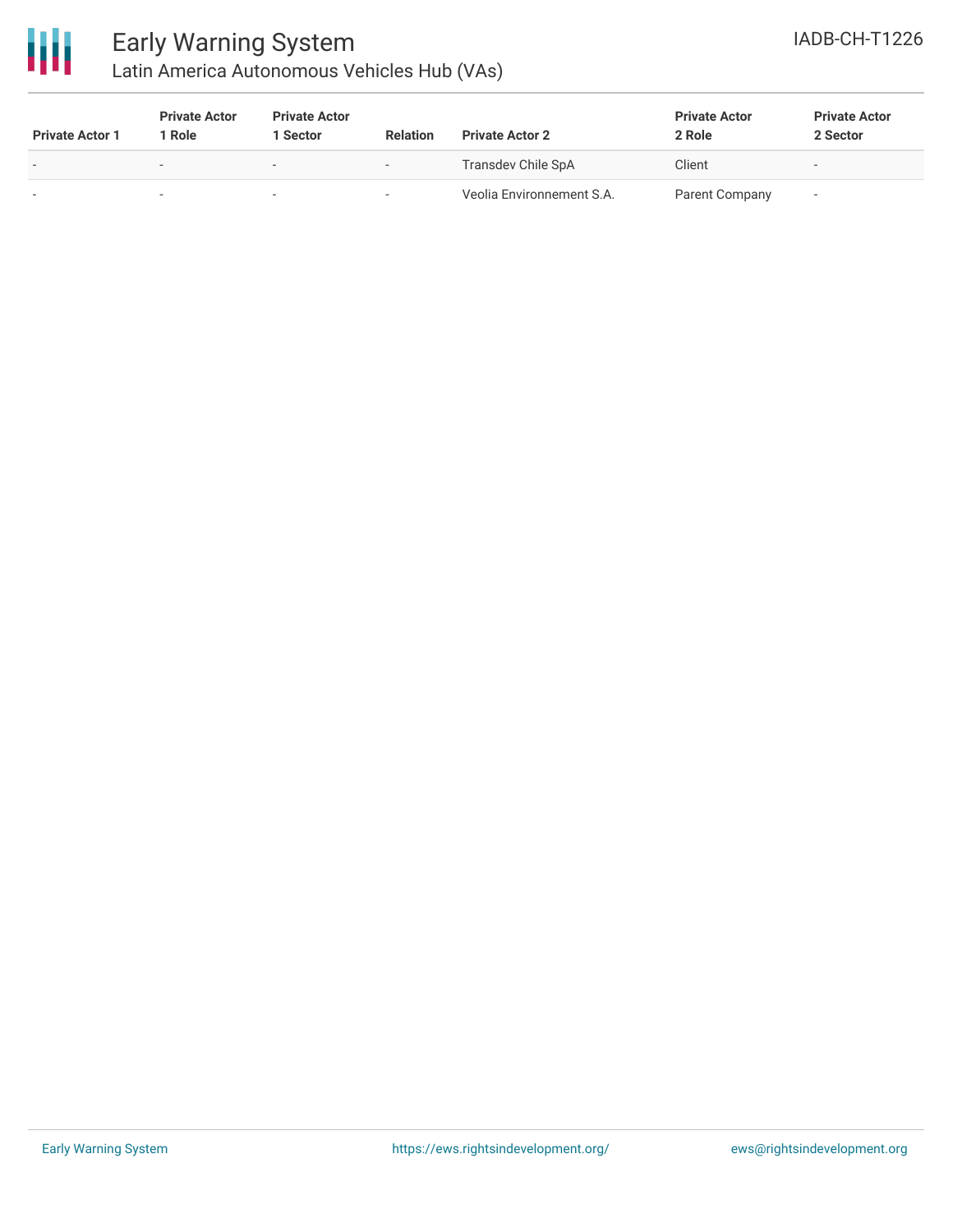

### **Contact Information**

### ACCOUNTABILITY MECHANISM OF IADB

The Independent Consultation and Investigation Mechanism (MICI) is the independent complaint mechanism and fact-finding body for people who have been or are likely to be adversely affected by an Inter-American Development Bank (IDB) or Inter-American Investment Corporation (IIC)-funded project. If you submit a complaint to MICI, they may assist you in addressing the problems you raised through a dispute-resolution process with those implementing the project and/or through an investigation to assess whether the IDB or IIC is following its own policies for preventing or mitigating harm to people or the environment. You can submit a complaint by sending an email to MICI@iadb.org. You can learn more about the MICI and how to file a complaint at http://www.iadb.org/en/mici/mici,1752.html (in English) or http://www.iadb.org/es/mici/mici,1752.html (Spanish).